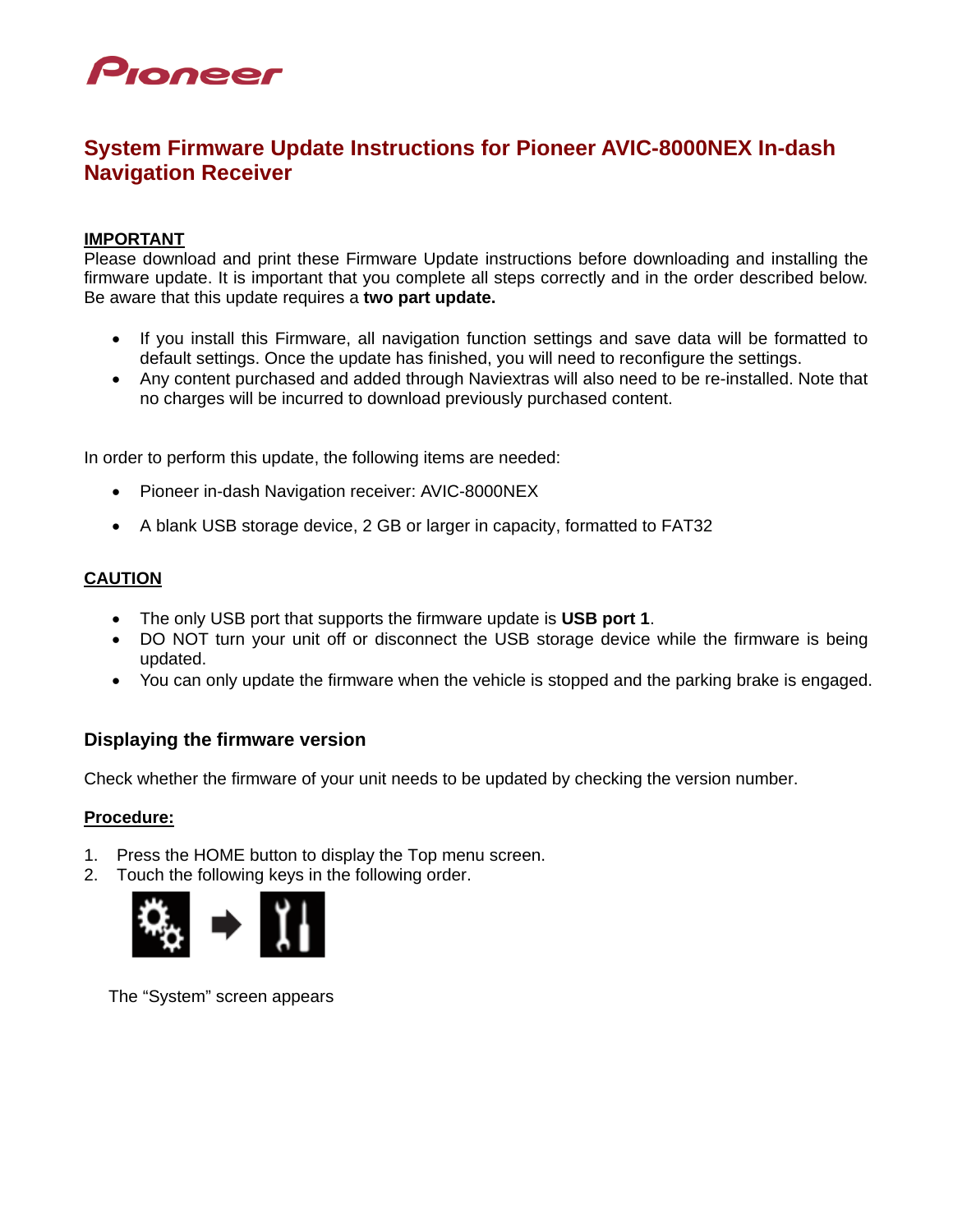

3. Scroll down the list.



4. Touch [System Information].



5. Touch [Firmware Information].



- 6. After the "Firmware Information" screen appears, check the firmware version number.
- **7. Verify that the firmware on your unit is not already 1.11.**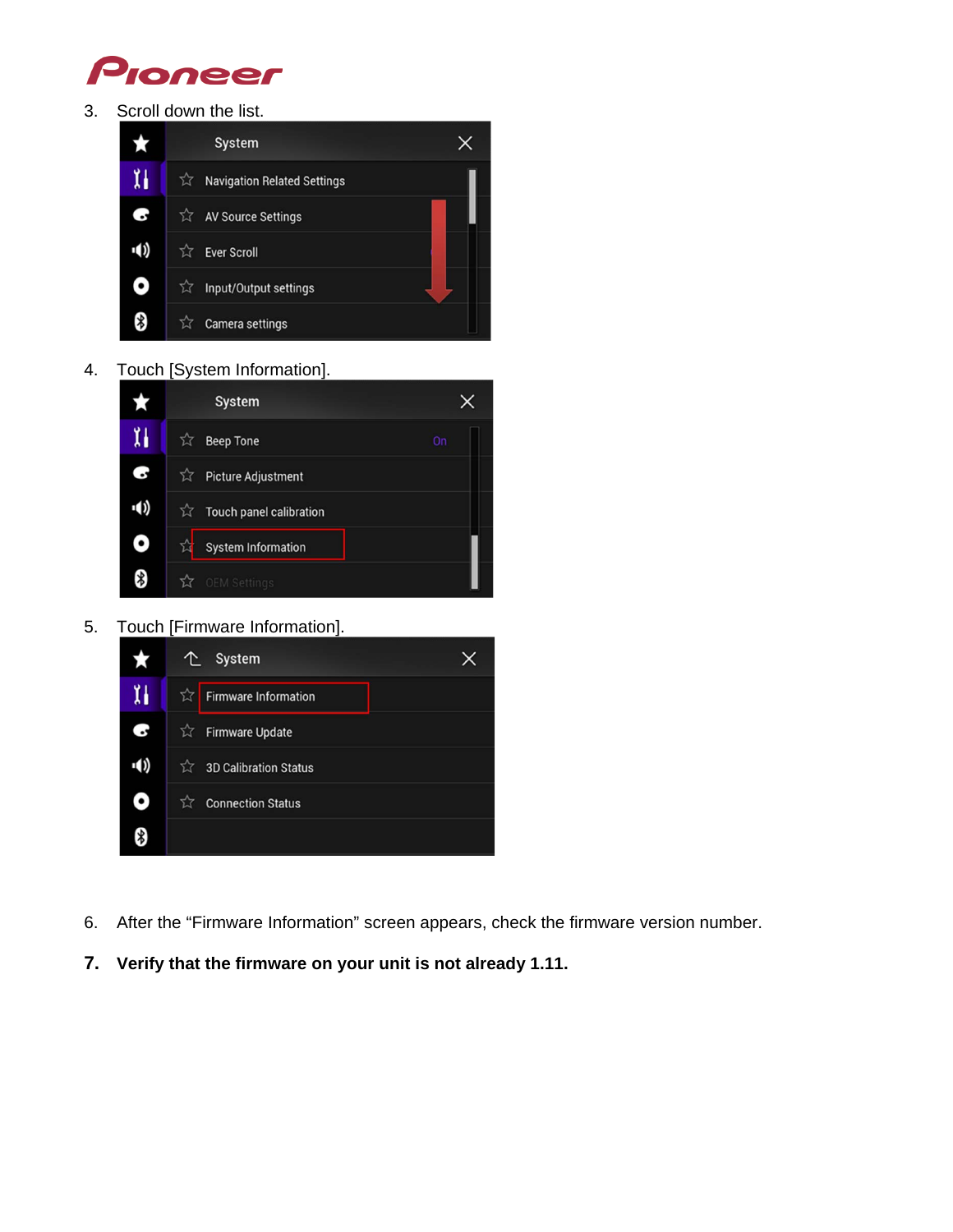# Pioneer

#### **Downloading the firmware update files from Pioneer's website (Two Part Installation)**

Once upgraded to this version, it is not possible to downgrade to a lower version.

- **1.** Download the file "**AVIC-8000NEX\_UC\_FW-Update\_v1.11\_20151216.zip**" from the website to a folder on your computer.
- **2.** Double click the ZIP files named "**AVIC-8000NEX\_UC\_FW-Update\_v1.11\_20151216.zip**" to open it.
- **3.** Extract the folder "**AVIC5000NEX**" to a folder on your computer.

# **Part 1: Updating the firmware on your Unit**

#### **IMPORTANT**

- DO NOT perform any further steps of this firmware update if the model number is anything other than AVIC-8000NEX**.**
- Disconnect any mobile devices that are currently connected to your unit.
- Ensure that the update file is located within the root (top) folder of your USB storage device. There should be no other files on the USB storage device.
- While your unit is being updated, DO NOT turn off the system's power and DO NOT touch the unit's touch panel screen as this may result in severe damage to your unit.
- DO NOT remove the USB storage device during the firmware update process.
- Performing the firmware update will restore all settings to their default values.

#### **Procedure:**

- 1. Connect a blank (formatted) USB storage device to your computer, and then locate the correct update file and copy it onto the storage device.
- 2. Insert the USB storage device to the **USB port 1** of the receiver.
- 3. Set the audio source to "OFF" on your unit.
- 4. Press the HOME button to display the Top menu screen.
- 5. Touch the keys below in the following order.



The "System" screen appears.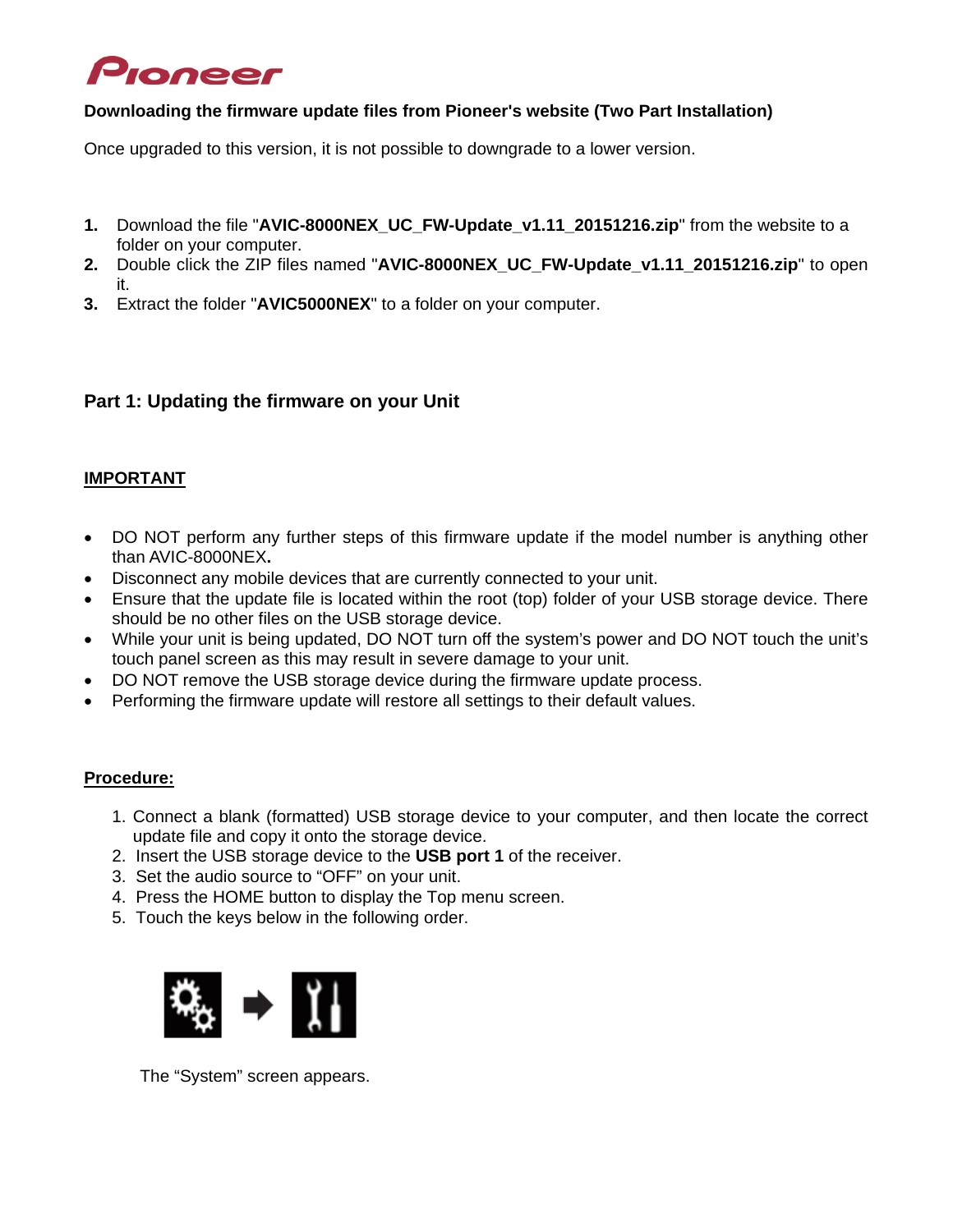

6. Scroll down the list.



7. Touch [System Information].



8. Touch [Firmware Update].



The "Firmware Update" screen appears.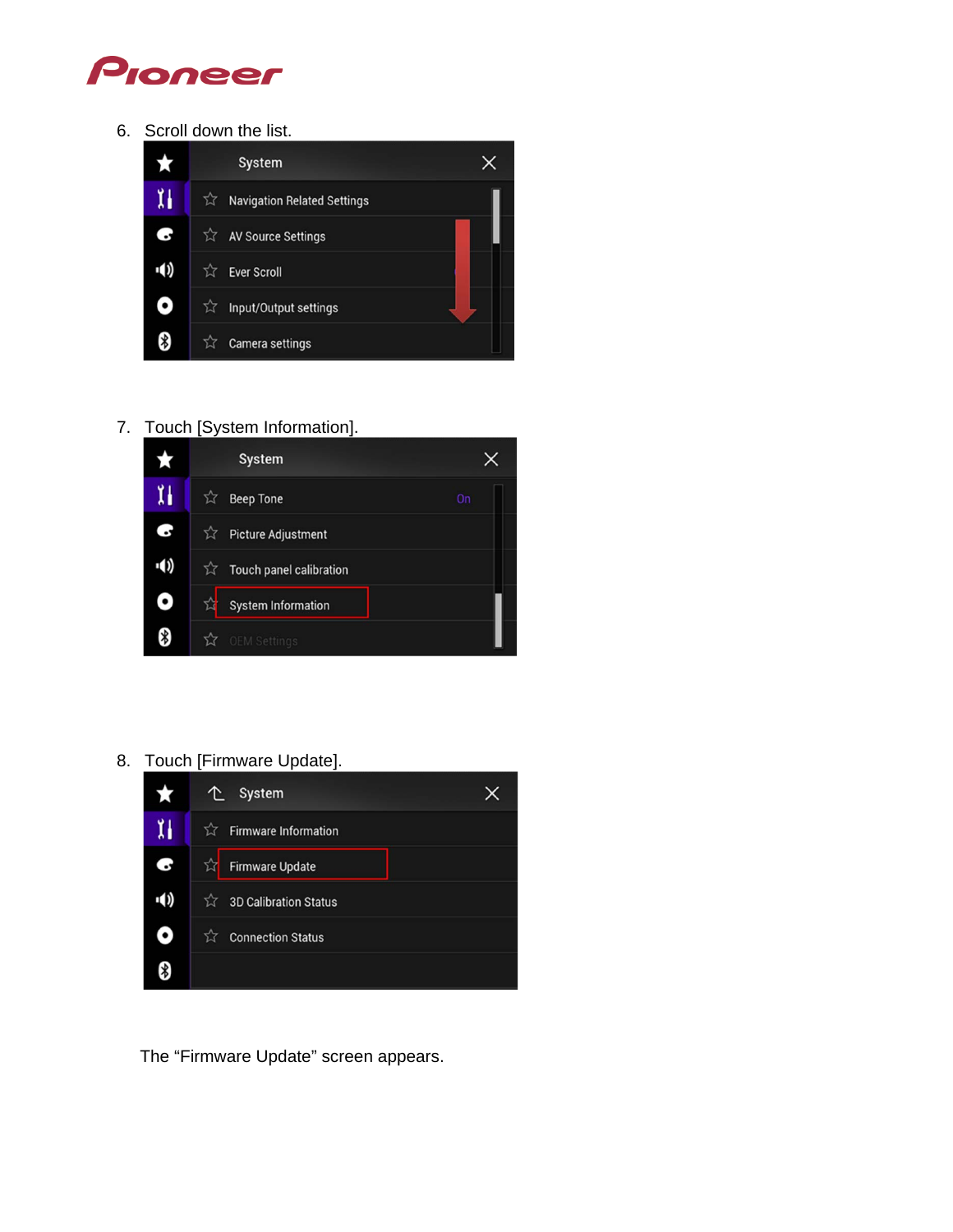

9. Touch [Continue] to display the data transfer mode.



Wait for the file check to finish.



#### 10. Touch [Start].

Note: Images are for illustration purposes only. Actual version number may differ.



Progress status is shown. (Please note: Approximately one minute after the update has started, the receiver will restart itself and return to the update screen below.)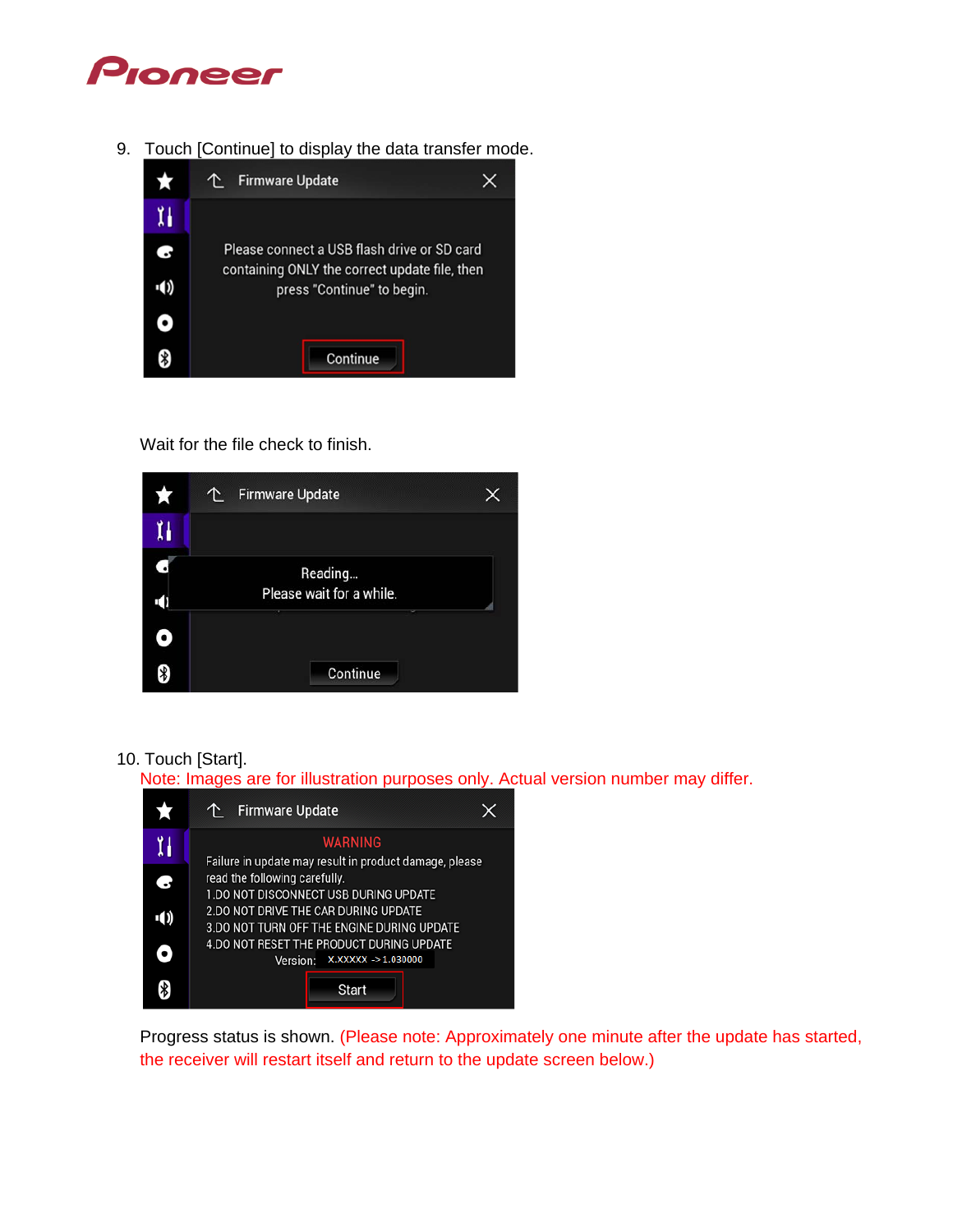



11. Wait until the update process is complete.

DO NOT pull out USB storage device or remove power until you see the "Update Complete" screen.

Once the firmware update process is complete, the unit will display the "Update Complete" screen.

| <b>Update Complete!</b>            |  |
|------------------------------------|--|
| Version: x.xx -> x.xx              |  |
| Press "HOME" to reset the product. |  |
|                                    |  |

#### **Check if the firmware has been updated**

Perform the same procedure for "Displaying the firmware version" to check if the firmware has been updated.

#### **Procedure:**

- 1. Press the HOME button to display the Top menu screen.
- 2. Touch the following keys in the following order.



The "System" screen appears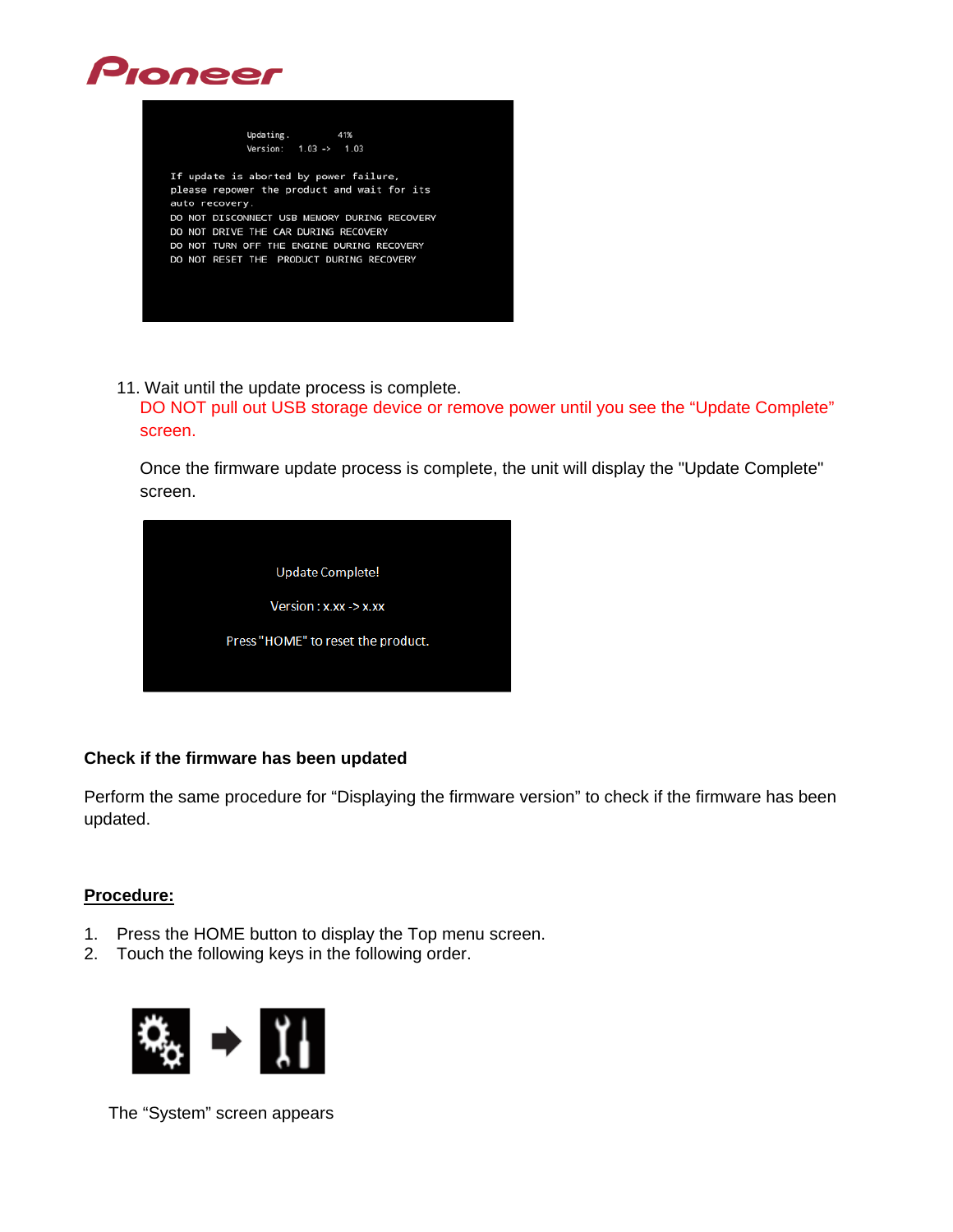

3. Scroll down the list.



4. Touch [System Information].



5. Touch [Firmware Information].



6. After the "Firmware Information" screen appears, verify that the **firmware version is 1.11.**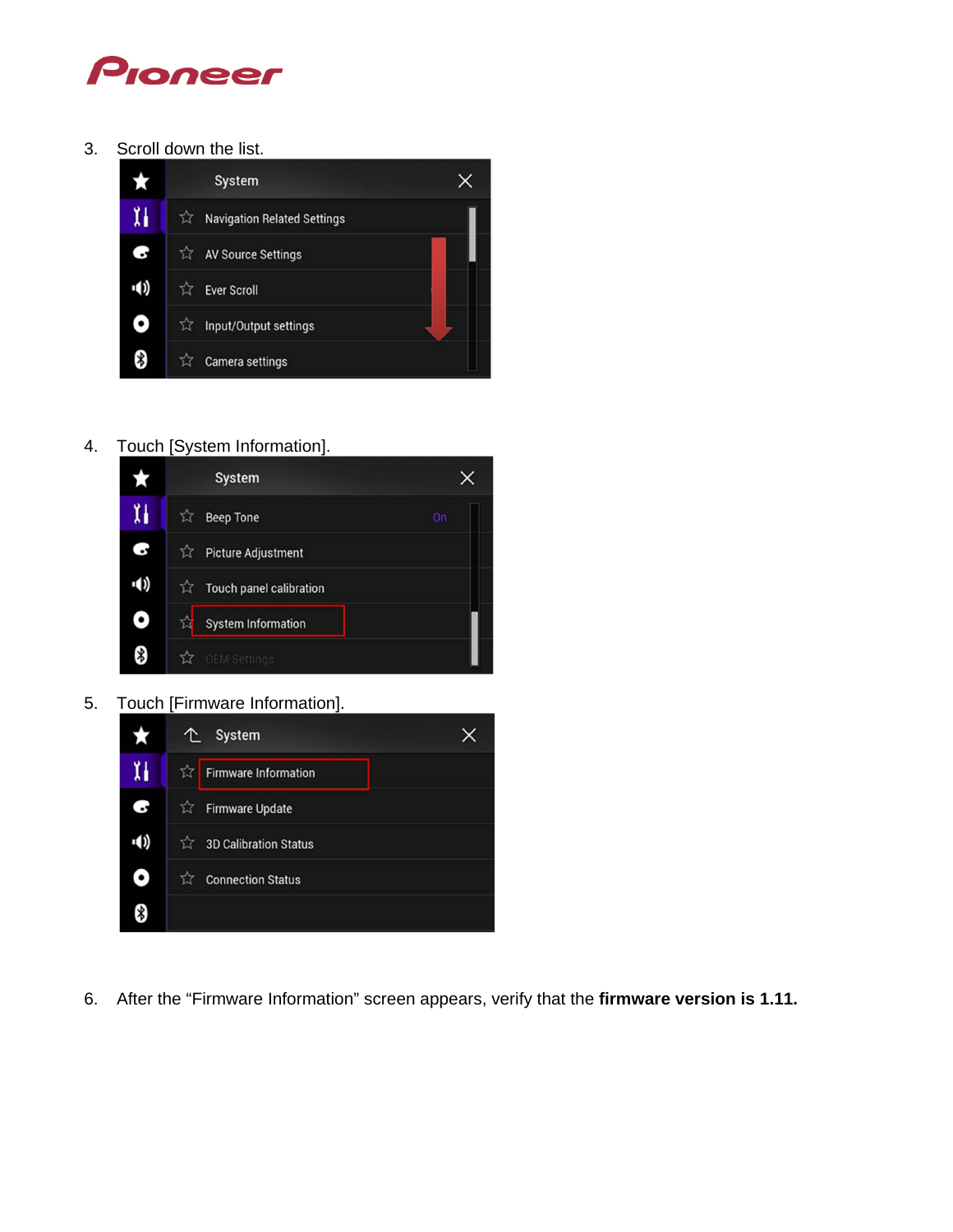

## **PART 2: Updating Bluetooth software**

The purpose of this procedure is to update this product with the latest Bluetooth software.

- Make sure the source is changed to the "off" source, and the Bluetooth connection is disconnected before the process starts.
- This setting is available only when you stop your vehicle in a safe place and apply the parking brake.

#### **IMPORTANT**

Never turn this product off and never disconnect the phone while the software is being updated.

#### **Procedure:**

- 1. Press the HOME button to display the Top menu screen.
- 2. Touch the following keys in the following order.



The "Bluetooth" screen appears.

3. Touch [BT Software Update].



4. Touch [Start].

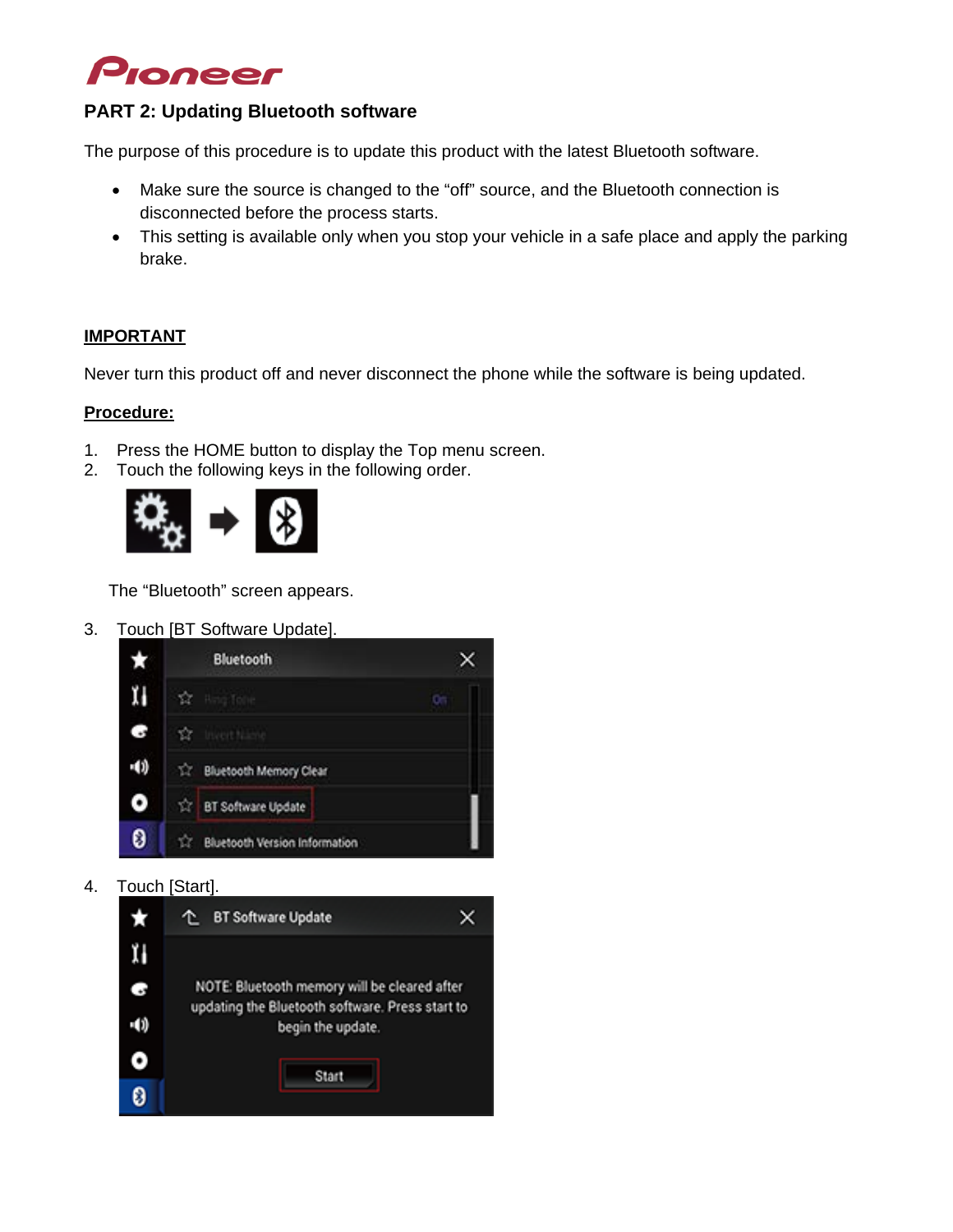

The data transfer screen is displayed.

- After the following on-screen instructions finish updating the Bluetooth software.
- Press the HOME button.
- Remove the USB storage device.
- The firmware update is complete.

#### **Displaying the Bluetooth software version**

If this product fails to operate properly, you may need to consult your dealer for repair.

In such cases, you may be asked to specify the software version. Perform the following procedure to check the version on this unit.

- 1. Press the HOME button to display the Top menu screen.
- 2. Touch the following keys in the following order.



The "Bluetooth" screen appears.

3. Touch [Bluetooth Version Information].



The version of this product's Bluetooth module appears.